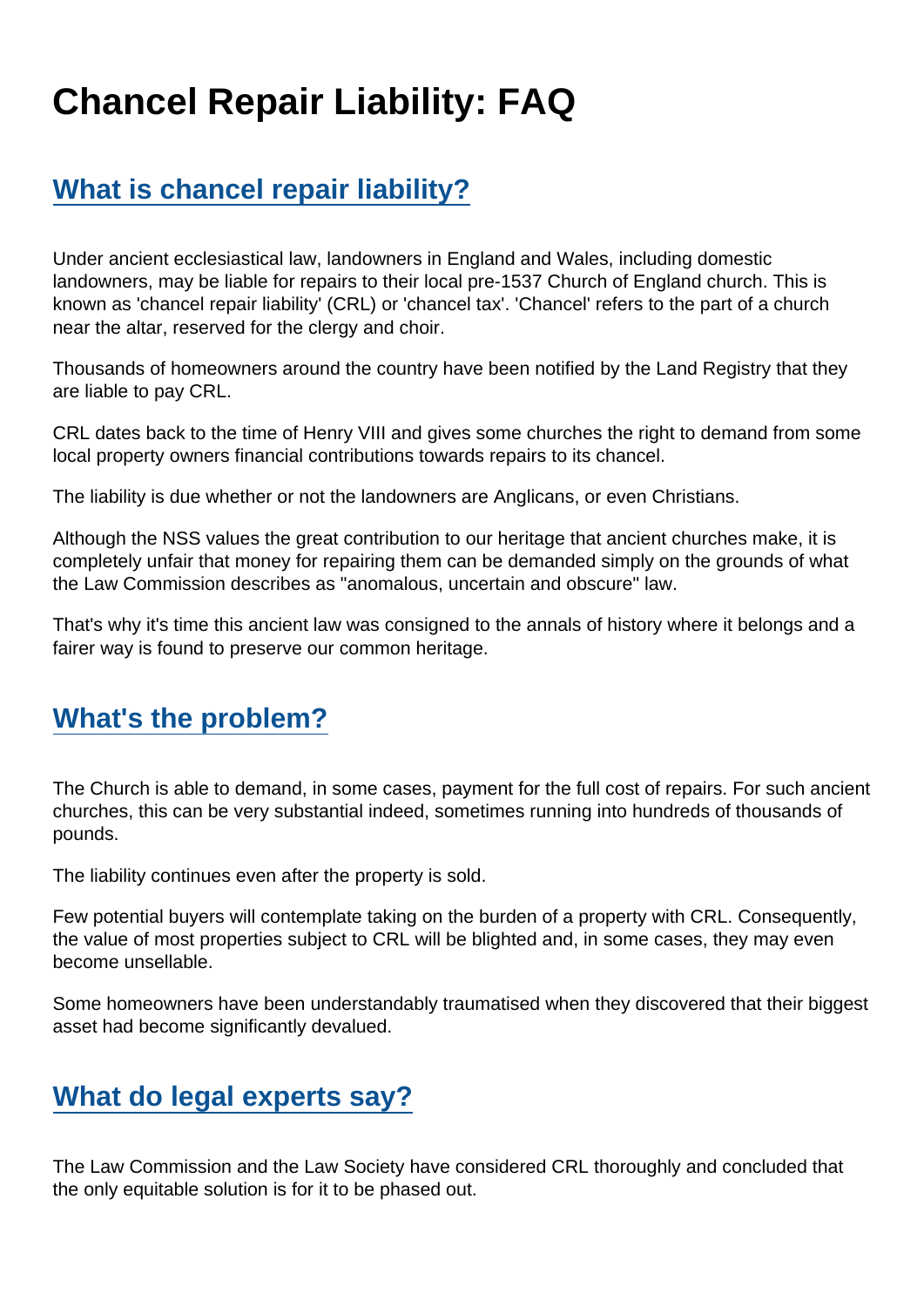The Law Society noted that, "On 18 February 1982, the General Synod of the Church of England overwhelmingly supported a motion approving a phasing out of chancel repair".

CRL is an ecclesiastical obligation, coming under the jurisdiction of the civil courts only with the passage of the Chancel Repair Act 1932 as a reaction to a non-payer being jailed for contempt of ecclesiastical court. That Church of England parishes alone can impose such an obligation on others, regardless of their religious affiliations, is totally at variance with the modern concept of justice.

Despite all this, CRL remains, largely because no government has been prepared either to take over and fund the amounts the Church would levy on landowners for CRL, or to pass legislation to abolish CRL for lay rectors as happened for incumbent rectors in 1923. The Law Society suggested an interim levy "on stamp duty land tax" or "Land Registry fees" to phase out the CRL funding over a reasonable period.

### [Why does chancel repair liability exist?](https://www.secularism.org.uk/chancel-tax/chancel-repair-liability-faq.html#e-190944-a)

When Henry VIII took over the churches in around 1536, part of the responsibility for the repair of churches was transferred to owners of rectorial land which was sold off, normally close to the church. Such owners were designated as "lay rectors".

Further chancel repair liability was created by legal developments over ensuing centuries, and more recent reforms to eradicate unfair taxes have not dealt with lay rectors' CRL. This may have been through an oversight, as enforcement of CRL against lay rectors/landowners in the 4,000 parishes affected almost completely fell into disuse over the centuries.

In the twentieth century, legislation was passed to abolish CRL for incumbent rectors in 1923 (i.e. "religious" but not lay rectors) and in 1932 to transfer jurisdiction for enforcing CRL from the ecclesiastical courts to county courts.

The issue of CRL first hit the headlines in 2003 when Andrew and Gail Wallbank received a demand for almost £100,000 to fund repairs of their local medieval church at Aston Cantlow, a village in Warwickshire.

After a protracted legal battle, which was taken right to the House of Lords, the Wallbanks lost their appeal against the demand and faced a £350,000 bill including legal costs. They were forced to sell their whole farm to pay for it.

Until this case, this legal anachronism had largely been forgotten and had been little exercised for centuries and many purchasers of land were simply not aware of it.

CRL was not generally mentioned in deeds, but this, originally an ecclesiastical liability, can still be enforced, despite that.

Following the Wallbanks' case, the Government introduced a registration procedure enabling CRL to be shown on Land Registry documents.

#### [How many properties are affected?](https://www.secularism.org.uk/chancel-tax/chancel-repair-liability-faq.html#e-190945-a)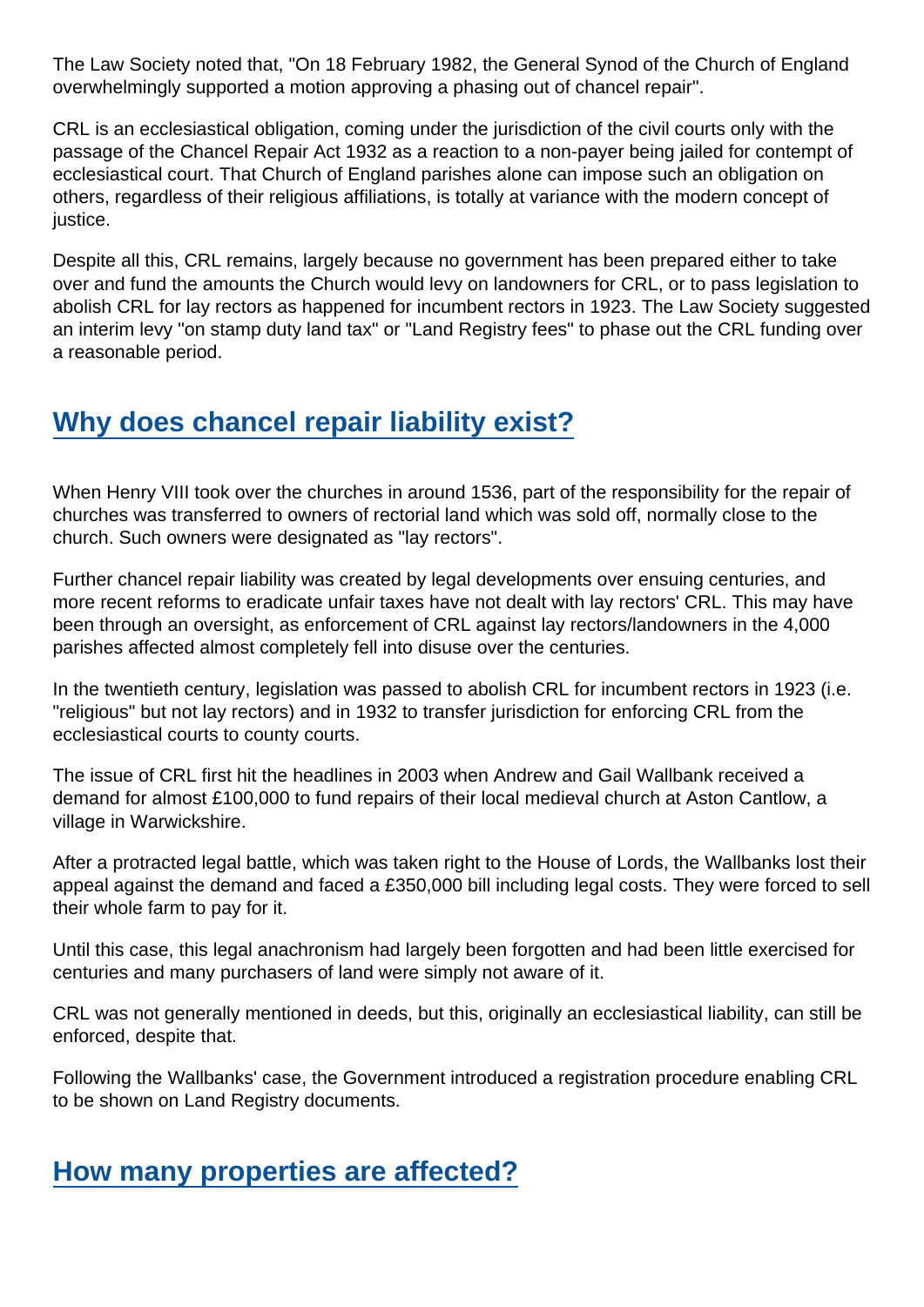According to the Land Registry, property in around 5,300 parishes in England and Wales is subject to CRL. Not all affected property is close to the church.

Registration notices have been served on around 12,000 properties but many of those receiving them may not yet realise just how damaging they are likely to be to their property.

Only around 250 parishes have registered CRL. Another 5,000 parishes that are eligible to do so, did not register. In some cases this was for practical reasons, in others it appears to have been out of concern about the adverse impact of registration on those registered and the effect this would have on the church's reputation in their local community.

Further properties are potentially subject to CRL, despite being not being registered for CRL and therefore not having had any notification from the Land Registry. They are less likely to face a charge for CRL.

The liability of land registered with CRL continues with new owners, but where not registered for CRL it ceases with a sale, which may not be for many generations as transfers by inheritance, for example, do not bring the liability to an end.

Since the Wallbank case, vendors have taken out insurance against purchasers' future liability. It has been relatively inexpensive but such cheap insurance is not available for properties that have been registered.

#### [What is the Church's justification?](https://www.secularism.org.uk/chancel-tax/chancel-repair-liability-faq.html#e-190946-a)

The Church of England's own parliament, the General Synod, overwhelmingly supported the abolition of CRL in 1982.

Despite all this, abolition has not taken place. This is because the Church has changed its mind and is not now willing to forgo any revenue to repair its many ancient churches, regardless of the hardship and distress caused to many.

The arguments generally advanced for the retention of CRL are that it is a civil liability that landowners should have known about, although we do know of some who did not.

It is possible that the land was purchased at a discount in recognition of the liability, but this will be rare. The Church points out that it is responsible for maintaining 45% of the Grade I Listed Buildings in the country and the majority of all the parish churches are Grade II or higher, that it is unable to maintain these heritage buildings unaided, and so is reluctant to give up any source of income.

## [What is the NSS doing about it?](https://www.secularism.org.uk/chancel-tax/chancel-repair-liability-faq.html#e-190947-a)

The National Secular Society sees chancel repair liability as deeply unfair and anachronistic, and calls for its abolition.